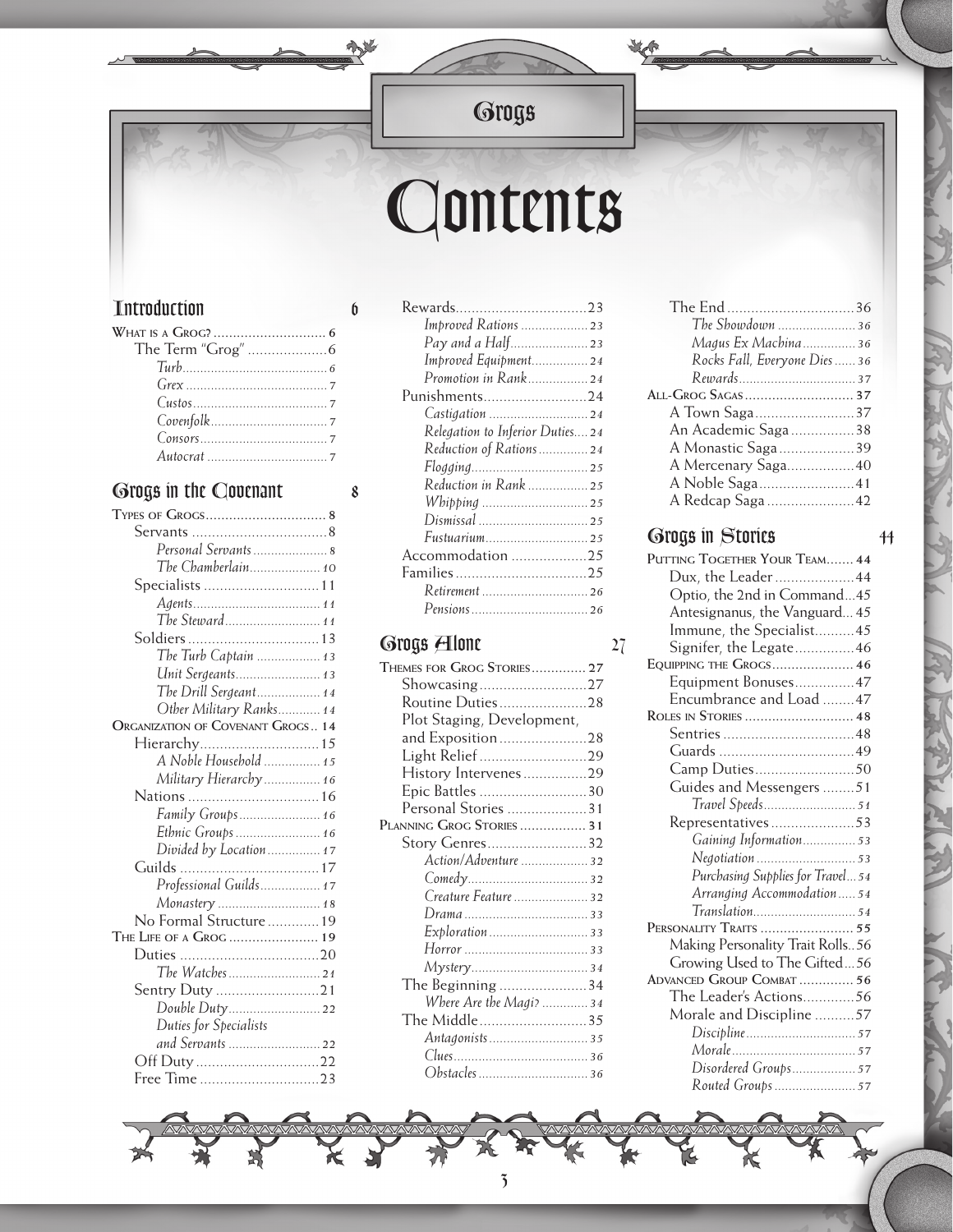| Rallying a Group  57          |    |
|-------------------------------|----|
| Groups With No Leader  58     |    |
| INJURY AND DEATH 58           |    |
| Battlefield Injuries 58       |    |
|                               |    |
| Magical First Aid  59         |    |
| The Death of a Grog59         |    |
| Remembrance 60                |    |
|                               |    |
| Creating $\&$                 |    |
| <b>Maintaining Grogs</b>      | 61 |
|                               |    |
|                               |    |
| Gaining New Flaws 61          |    |
| Gaining Flaws                 |    |
|                               |    |
| Gaining Flaws                 |    |
|                               |    |
| Gaining Flaws                 |    |
|                               |    |
| Gaining New Virtues62         |    |
| Gaining Virtues               |    |
| Through Magic  63             |    |
| Gaining Virtues               |    |
|                               |    |
| Gaining Virtues               |    |
| Through Actions  63           |    |
|                               |    |
| Character Transformation63    |    |
|                               |    |
|                               |    |
|                               |    |
|                               |    |
|                               |    |
| Aging, the Easy Way  65       |    |
|                               |    |
| Effects of Aging              |    |
| on Characteristics 66         |    |
|                               |    |
|                               |    |
| Training Packages67           |    |
| Grog Backgrounds 68           |    |
| Career Training Packages  68  |    |
| Advocate (Academic or None)68 |    |
|                               |    |
|                               |    |
|                               |    |
| Churchman (Academic) 69       |    |
|                               |    |
|                               |    |
|                               |    |
| Cultist (Arcane) 69           |    |
| Cunning Man (Arcane) 69       |    |
|                               |    |
| Failed Apprentice 69          |    |
|                               |    |
|                               |    |
|                               |    |
|                               |    |

## *Grogs*

办

| Magician (Arcane) 70               |
|------------------------------------|
|                                    |
|                                    |
| Natural Philosopher (Academic). 70 |
| Pikeman (Martial) 70               |
| Physician (Academic) 70            |
|                                    |
|                                    |
|                                    |
| Scribe (Academic) 71               |
|                                    |
|                                    |
| Soldier (Martial) 71               |
|                                    |
| Student (Academic) 71              |
| Teacher (Academic) 71              |
|                                    |
| Theologian (Academic)71            |
|                                    |
|                                    |
|                                    |
| Non-Career Training Packages 72    |
|                                    |
|                                    |
|                                    |
|                                    |
|                                    |
|                                    |
|                                    |
|                                    |
|                                    |
|                                    |

# *New Virtues & Flaws 74*

| Almogavar 74                   |
|--------------------------------|
|                                |
| Craft Guild Training  74       |
|                                |
|                                |
|                                |
| Hermetic Experience  75        |
| Jack-of-All-Trades75           |
| Master of (Form) Creatures  75 |
| Master of Kennels 76           |
|                                |
| Minor Enchantments  76         |
|                                |
| Pack Leader / Natural Leader76 |
|                                |
|                                |
| Bound to (Role) Role 76        |
|                                |

*4*

| Careless with (Ability)77      |
|--------------------------------|
|                                |
|                                |
|                                |
| Curse of Slander  78           |
|                                |
| A Deal with the Devil 78       |
| Devoted Parent/Child  79       |
|                                |
|                                |
| Fish Out of Water (Terrain) 80 |
| Foreign Upbringing 80          |
|                                |
| Hallucinations 80              |
| Imagined Folk                  |
| Tradition Vulnerability80      |
| Independent Craftsman 81       |
|                                |
| Lingering Injury  81           |
| Magical Fascination  81        |
| Manifest Sin  81               |
| Master of None  81             |
| Necessary (Realm) Aura         |
| for (Ability) 82               |
| Night Terrors  82              |
| Pack Mentality  82             |
|                                |
| Poor Living Conditions 83      |
| Primitive Equipment 83         |
| Raised in the Gutter 83        |
| (Realm) Stigmatic  83          |
| Restricted Learning  83        |
| Rolling Stone  83              |
| Savantism  84                  |
| Sleep Disorder  84             |
| Stuck in His Ways 84           |
| Susceptible to Warping84       |
| Uncertain Faith 84             |
| Uncontrollable Strength85      |
| Uninspirational 85             |
|                                |
| Unspecialized 85               |
| Viaticarus  85                 |
| Warped by Magic 85             |
| Weak Personality 85            |
| Worthless Abilities 86         |
|                                |

#### *Grog Templates 87*

| General Background 87     |  |
|---------------------------|--|
| Character Creation88      |  |
| Advisor as Companion 90   |  |
| THE ALMOGAVARS  90        |  |
| General Background 90     |  |
| Character Creation92      |  |
| Almogavar as Companion 92 |  |
|                           |  |